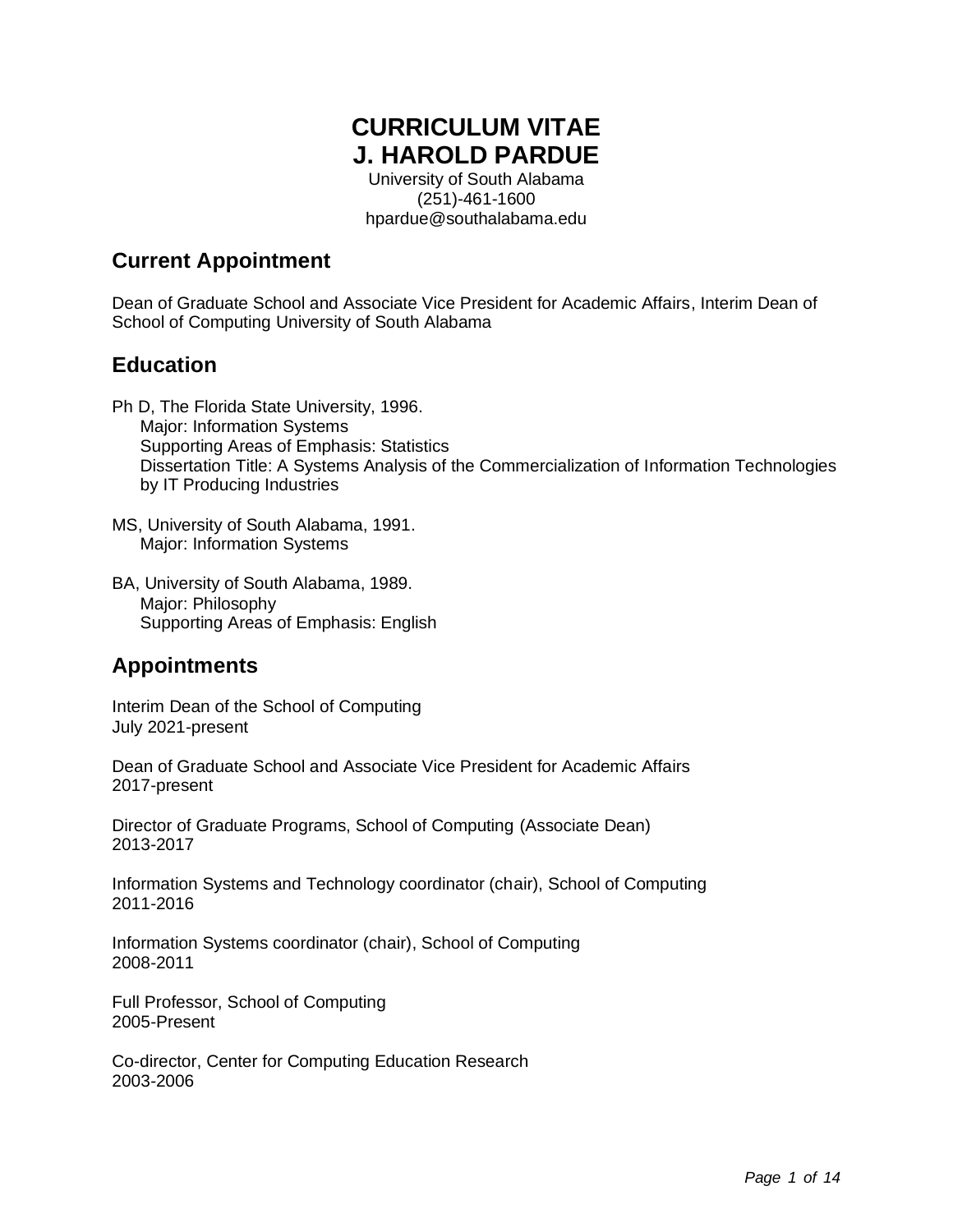Associate Professor, School of Computing 2000-2005

Assistant Professor, School of Business and Economics, University of Minnesota Duluth 1996-2000

#### **Relevant Accomplishments and Roles**

Dean of Graduate School

- Setting strategy and goals for Graduate School (5-year plan)
- Coordinated implementation of new online graduate admission system
- Coordinated new marketing campaign for graduate recruiting
- Initiated and funded new research center in obesity prevention
- Developed new Accelerated Bachelors to Masters program
- Coordinated creation of new Masters of Physical Therapy
- Developed and implemented new Graduate Faculty Teaching Membership

Associate Vice President for Academic Affairs

- Moving office towards paperless processing and streamlined processes
- Provided guidance for rewrite of University Student Academic Conduct policy
- Reengineered business process and implemented new Student Academic Conduct policy in software system

Director of Graduate Programs

- Served unofficial role of Associate Dean of School of Computing
- Oversaw and had primary responsibility for ACHE proposal for a Ph.D. in **Computing**
- On target to meet post-implementation conditions for Ph.D. program in 2020
- Increased international enrollments in the master's program (110% since 2008)
- Developed processes and policies, and fostered a culture designed to enhance the success of international graduate students
- Recruited externally funded Graduate Assistantships
- Recruited internships and CPT opportunities
- Oversaw the development of a proposed Master of Software Engineering
- Initiated and developed rationale and proposal to reorganize the School of Computing into departments
- Facilitated the generational transition of faculty from a senior to junior faculty
- Established a faculty development policy and process

Information Systems and Technology coordinator (Chair)

- Initiated and developed the ACHE proposal for BS degree in Health Informatics
- Initiated and developed the Health Informatics certificate program
- Increased recruitment and retention of underrepresented groups in computing through Health Informatics degree program
- Managed the ACHE post-implementation review of the IS and IT undergraduate programs
- Initiated and oversaw the development of an online version of IS undergraduate program
- Initiated and developed 2+2 agreements with regional 2-year institutions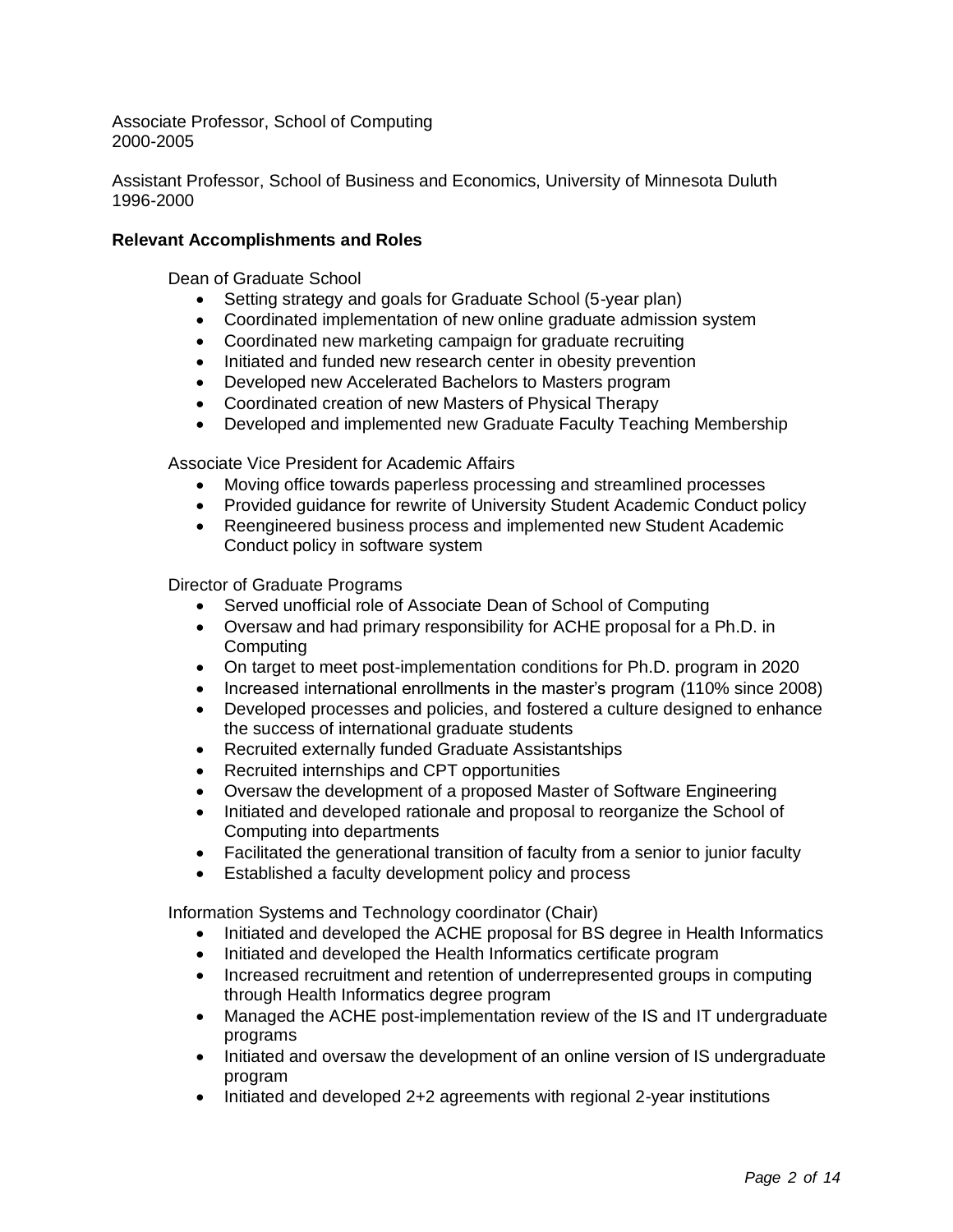• ABET accreditation of IS and IT degree programs

Co-director of Center for Computing Education Research

- Designed and contributed to the CCER certification exam which was taken by over 4,000 undergraduate computing students across more than 40 universities nationwide
- Designed and developed web-based software system and database for the CCER certification exam, reporting facility, and exam item management system, serving as chief technology officer
- Contributed to mapping of exam items to the Information Systems Model Curriculum and accreditation standards

Assistant Professor, University of Minnesota Duluth

- Initiated, developed, and implemented the curriculum for the Management Information Systems major
- Chaired the AACSB accreditation self-study committee

### **Service and Committees**

#### **University**

Advising Policy Council

College Research Council

Committee on Diversity and Inclusion

Committee on Student Evaluation of Teaching

Contact person for Delta Research Consortium

Course Fee Committee (chair)

Electronic Learning Committee

Faculty Development Council

Global Engagement/Curriculum Committee

Graduate Council

Promotion and Tenure Policy Review Committee

Research and Scholarly Development Grant Program

Volunteer Leader, Moulton-Mitchell Scholarship Initiative (Onward & Upward)

University Grievance Committee

University Admissions and Records Committee

#### **School of Computing**

Academic Misconduct Committee ACHE coordinator Dean search committee 2006-2007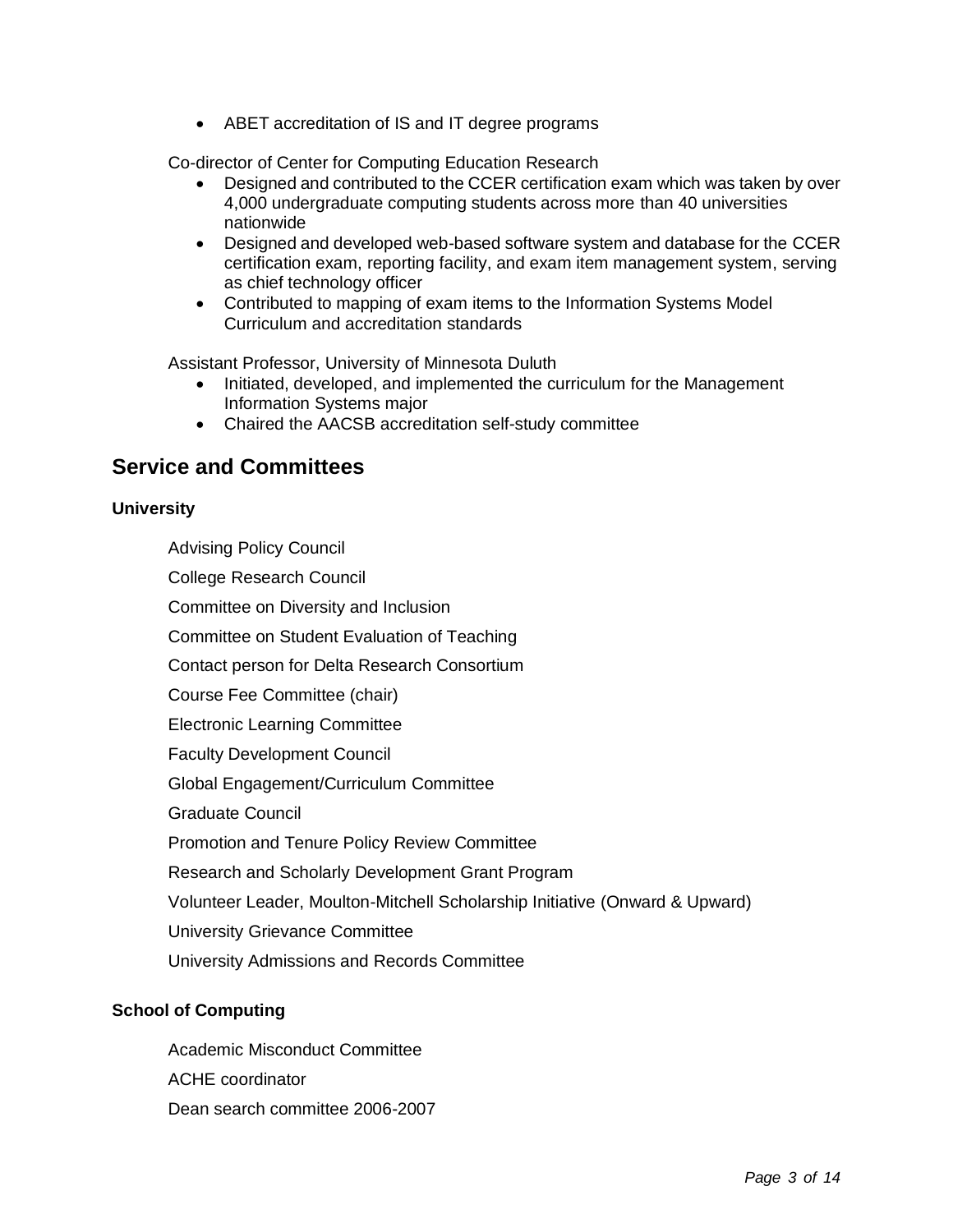Dean Comprehensive Review 2015 Digital Measures Administrator Faculty Search Committee Faculty Senate (caucus leader) 2003-2006 Faculty Senate sub-committee on technology usage IST Assessment Committee (part of continuous improvement process) Promotion and Tenure Committee School of Computing Comprehensive Exam Committee STARS coordinator

## **Awards and Honors**

School of Computing Neil Henderson Award 2015 Mississippi Gulf Coast Community College Alumni Hall of Fame 2013 USA Faculty Senate Outstanding 50 Faculty 2013 School of Computing teacher of the Year 2005 Faculty of the Year, USA international students 2004 Faculty of the Year, University of Minnesota Duluth 1999 Innovation in Leadership o Business Education, Mid-Continent East Dean's Council 1999

## **Directed Graduate Students**

Doug Williams, Ph.D. (chair) - present Ramya Kuppam Manikyam 2016 Rosalind McCullough 2015 Bill Bush 2015 Jim Cercovnik 2015 Dave Riley 2012 Ralf Riedel 2011 Richard Colvin 2008 David Yarbrough 2006 Charles Kuntz 2005 Gopi Yeleswarpu (chair) 2005 Michael Ward 2004 Chad Howell 2003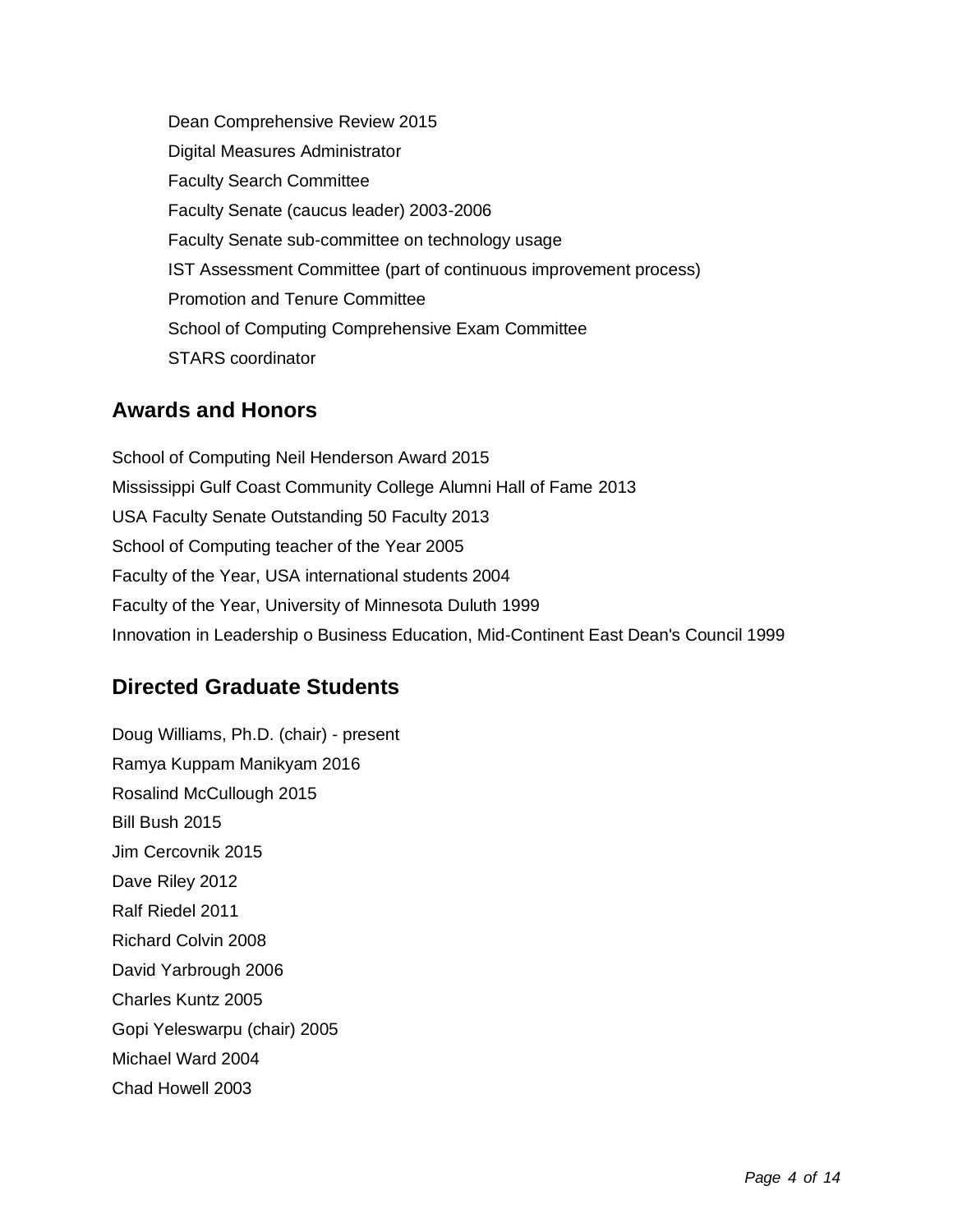Cesar Alverez (chair) 2003 Jennifer Parker 2003 Steven Presley 2003 James Davis 2002 (chair) – 2004 CSGS Master Thesis Award Jerri Hebert 2002

## **Published Intellectual Contributions**

#### **Citation Statistics**

h-index  $= 12$  $i10$ -index = 15 Citation count  $= 505$ Max citation count  $= 67$ 

#### **Book Chapters**

Landry, J. P., Pardue, J. H. (2009). CASE: An Information Security Certification Exam. *Readings and Cases in the Management of Information Security* (vol. II). Boston, MA: Thomson Course Technology.

#### **Refereed Journal Articles**

- Grispos, G., Glisson, W. B., Pardue, J. H., Dickson, M. (2015). Identifying User Behavior from Residual Data in Cloud-based Synchronized Apps. *Journal of Information Systems Applied Research, 8*. www.jisar.org/
- Pardue, J. H., Campbell, A., Campbell, S. M., Wisniewski, P. (2014). Mission Impossible? Putting the Patient Back in Patient Care. *Communications of the Association of Information Systems, 34*. aisel.aisnet.org/cais/vol34/iss1/19
- Grispos, G., Glisson, W. B., Pardue, J. H., Dickson, M. (2014). *Identifying User Behavior from Residual Data in Cloud-based Synchronized Apps*. CONISAR (EDSIG Association of Information Technology Professionals).
- Pardue, J. H., Landry, J. P., Sweeney, R. B. (2013). Wiki Mass Authoring for Experiential Learning: A Case Study. *Information Systems Education Journal, 11*(6), 59-70. isedj.org/2013-11/N6/ISEDJv11n6p59.html
- Landry, J., Pardue, J. H., Daigle, R., Longenecker, B. (2013). A Database Management Assessment Instrument. *Information Systems Education Journal, 11*(2), 63-76. isedj.org/2013-11/N2/ISEDJv11n2p63.html
- Landry, J. P., Daigle, R. J., Pardue, J. H., Longenecker, H. E., Campbell, S. M. (2012). Health Informatics as an ABET-CAC Accreditable IS Program. *Information Systems Education Journal, 10*(6), 51-62. isedj.org/2012-10/N6/ISEDJv10n6p51.html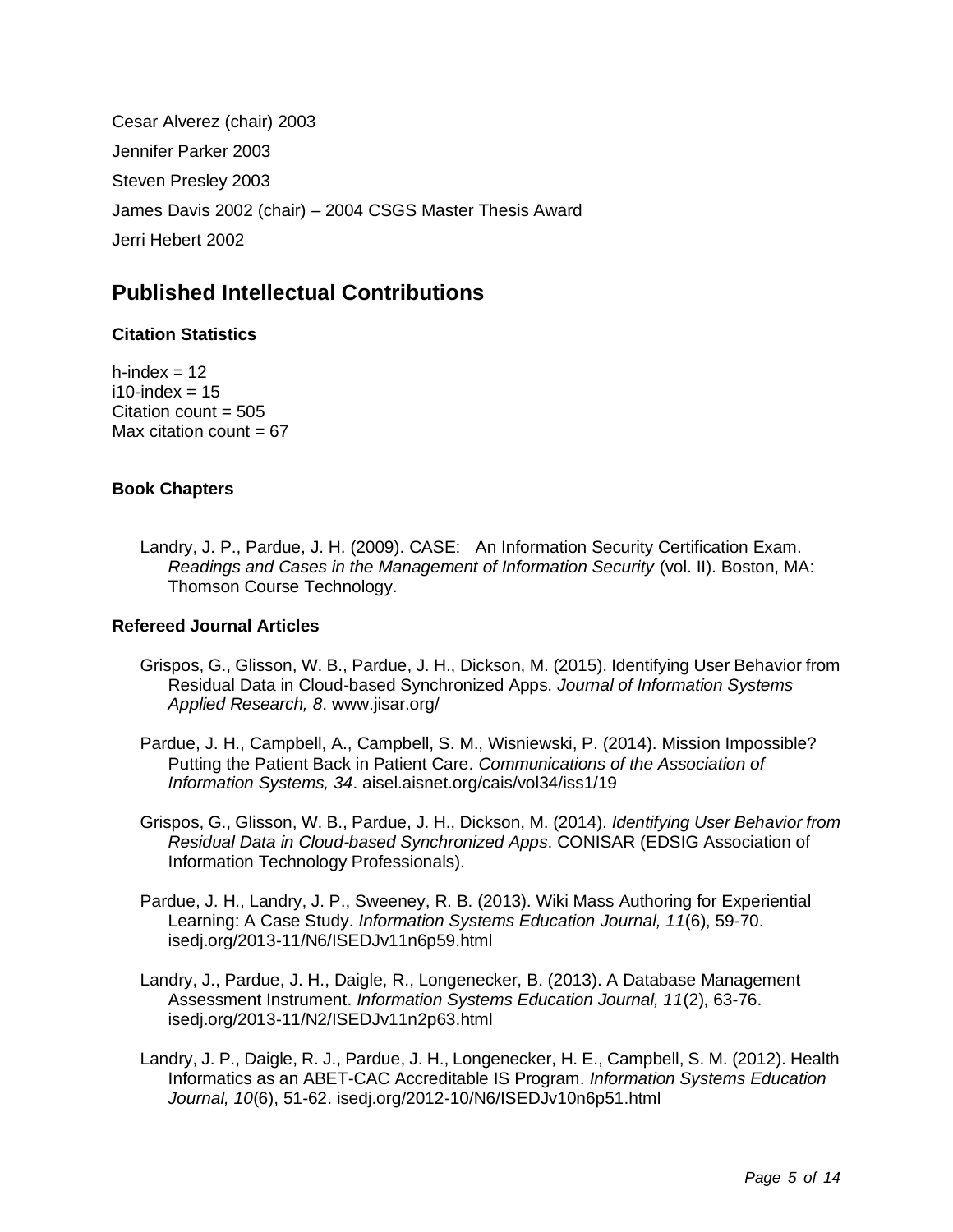- Campbell, S. M., Pardue, J. H., Longenecker, H. E., Barnett, L., Landry, J. P. (2012). Treating the Healthcare Workforce Crisis: A Prescription for a Health Informatics Curriculum. *Information Systems Education Journal, 10*(3), 35-46. http://isedj.org/2012-10/N3/ISEDJv10n3p35.html
- Longenecker, H. E., Campbell, S. M., Landry, J. P., Pardue, J. H., Daigle, R. J. (2012). A Health Informatics Curriculum Congruent with IS 2010 and IMIA Recommendations for an Undergraduate Degree. *Information Systems Education Journal, 10*(2), 15-32. isedj.org/2012-10/N2/ISEDJv10n2p15.html
- Huang, J., Dou, D., Dang, J., Pardue, J. H., Qin, X., Huan, J., Gerthoffer, W. T., Tan, M. (2012). Knowledge Acquisition, Semantic Text Mining, and Security Risks in Health and Biomedical Informatics. *World J Biol Chem, 3*(2), 27-33. http://soc.southalabama.edu/~huang/papers/WJBC-Press.pdf
- Pardue, J. H., Yasinsac, A. F. (2011). E-Voting Risk Assessment: A Threat Tree for Direct Recording Electronic Systems. *Information Security and Privacy, 5*(3), 19-35. www.igi-global.com/article/voting-risk-assessment/58980
- Yasinsac, A. F., Pardue, J. H. (2011). Voting System Risk Assessment: A Process Using Threat Trees. *Journal of Information Systems Applied Research, 4*(1), 4-16. jisar.org/2011-4/N1/JISARv4n1p4.html
- Landry, J. P., Daigle, R. J., Longenecker, H. E., Pardue, J. H. (2010). IS 2002 and ABET Accreditation: Meeting the ABET Program Outcome Criteria. *Information Systems Education Journal, 8*(67), 51-62. isedj.org/2012-10/N6/ISEDJv10n6p51.html
- Pardue, J. H., Kyper, E., Leovano, R. (2009). Look-ahead and look-behind Shortcuts in Large Item Category Hierarchies: The Impact on Search Performance. *Interacting with Computers, 21*(4), 235-242. iwc.oxfordjournals.org/content/21/4/235.short
- Pardue, J. H., Mathews, J. (2009). The emergence of IS skills in the library science profession: a content analysis of job ads. *College and Research Libraries, 70*(3), 250-257. crl.acrl.org/
- Pardue, J. H., Landry, J. P., Shaw, C. (2008). Trustworthiness In Computer-Mediated Transactions: A Content Analysis of Trustor Feedback. *Journal of Technology Research, 1*. www.aabri.com/manuscripts/08007.pdf
- Pardue, J. H., Landry, J. P., Longenecker, H. E., McKell, L. (2006). Computing Program Curriculum Assessment: The Emergence of a Community of Practice. *Journal of Informatics Education Research, 8*(2).
- McKell, L., Reynolds, J., Longenecker, H. E., Landry, J. P., Pardue, J. H. (2005). Information Systems Analyst (ISA): A Professional Certification Based on the IS 2002 Model Curriculum. *Review of Business Information Systems, 9*(3).
- Reynolds, J., Longenecker, H. E., Landry, J. P., Pardue, J. H., Applegate, B. (2004). Information Systems National Assessment Update: The Results of a Beta Test of a New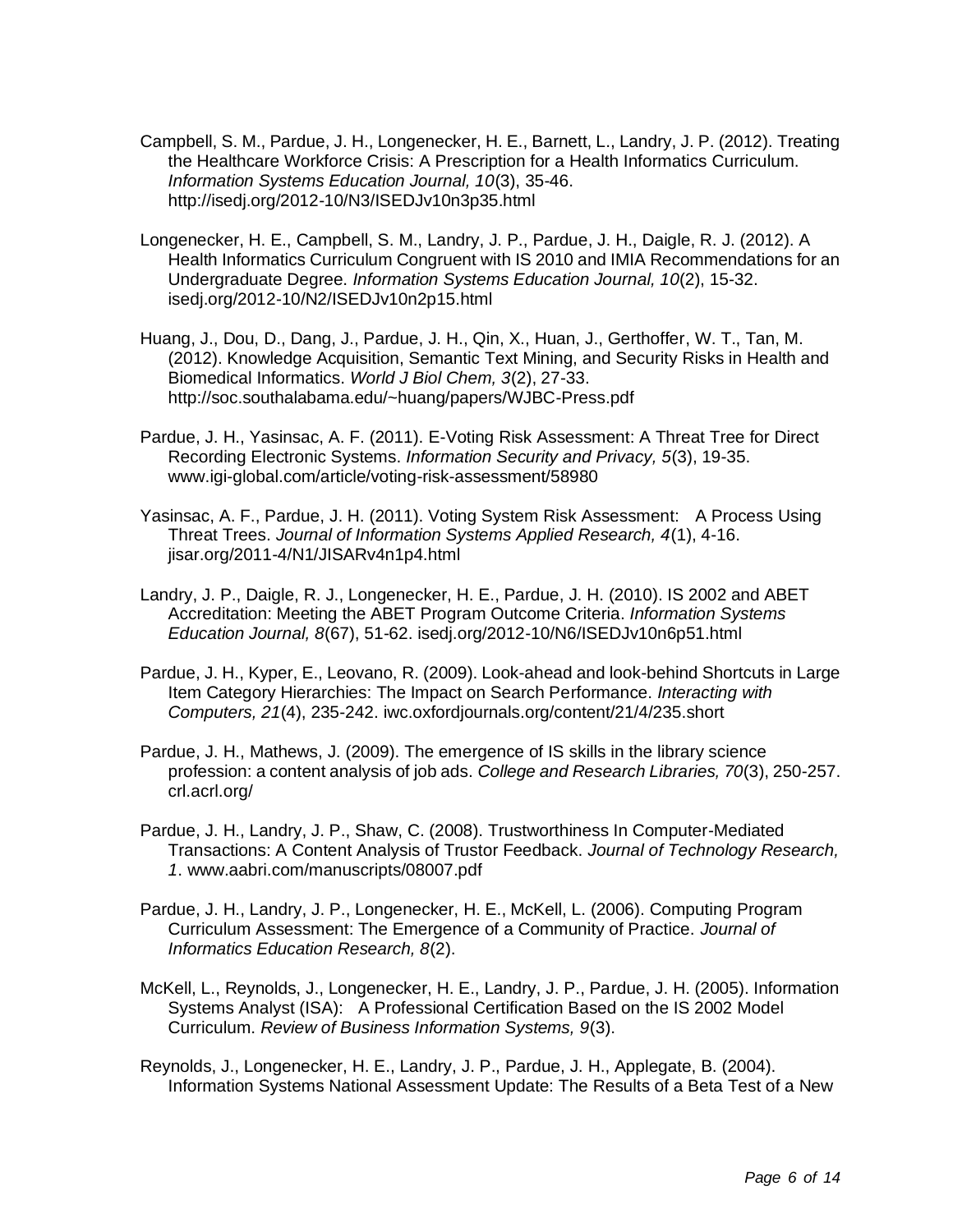Information Systems Exit Exam Based on the IS 2002 Model Curriculum. *Information Systems Education Journal, 2*(24). isedj.org/2/24/

- Daigle, R. J., Longenecker, H. E., Landry, J. P., Pardue, J. H. (2004). Using the IS 2002 Model Curriculum for Mapping an IS Curriculum. *Information Systems Education Journal, 2*(1). isedj.org/2/1/
- Landry, J. P., Pardue, J. H., Longenecker, H. E., Feinstein, D. L. (2003). A common theme for IT degree programs. *Communications of the ACM, 46*(11), 117-120. cacm.acm.org/magazines/2003/11/6677-a-common-theme-for-it-degree-programs/fulltex t
- Landry, J. P., Pardue, J. H., Doran, M. V., Daigle, R. J. (2002). Encouraging Students to Adopt Software Engineering Methodologies: The Influence of Structured Group Labs on Beliefs and Attitudes. *Journal of Engineering Education, 91*(1), 103-108. onlinelibrary.wiley.com/doi/10.1002/j.2168-9830.2002.tb00678.x/abstract
- Brandyberry, A., Pardue, J. H. (2001). The Effectiveness of Computer-Based "Game Show" Formats in Survey Courses: A Quasi- Experiment. *Journal of Information Systems Education, 12*(2). citeseerx.ist.psu.edu/viewdoc/download?doi=10.1.1.201.4064&rep=rep1&type=pdf
- Pardue, J. H., Higgins, E., Biggart, T. (2000). The Impact of New Product Announcements on Firm Value in IT producing Industries: An Examination of Industry-level Evolutionary Eras. *Engineering Economist, 45*(2), 144-157. www.tandfonline.com/doi/abs/10.1080/00137910008967542?journalCode=utee20#.UvU Fz\_ldW9Q
- Pardue, J. H., Doran, M. V., Longenecker, H. E. (2000). Using Polya to Teach System Development Methodologies: Fostering a Role Perspective in IS Students. *Journal of Information Systems Education, 11*(1), 67-72. jise.org/Volume11/Pdf/067.pdf
- Pardue, J. H. (1999). A Trust-based Model of Consumer-to-Consumer Online Auctions. *The Arrowhead Journal of Business, 1*(1), 69-77.
- Daigle, R. J., Doran, M. V., Pardue, J. H. (1999). Group Zig Zag: An Extension of Myers's Zig Zag Model. *Journal of Psychological Type, 48*, 34-41. www.cis.usouthal.edu/~team1/images/zoom/HFZLLV/viewsize/Group\_Zig\_Zag.pdf
- Pardue, J. H., Clark, T., Winch, G. (1999). Modeling short- and long-term dynamics in the commercialization of technical advances in IT producing industries. *Systems Dynamics Review, 15*(1), 97-105. onlinelibrary.wiley.com/doi/10.1002/(SICI)1099-1727(199921)15:1%3C97::AID-SDR160 %3E3.0.CO;2-F/abstract

#### **Conference Proceedings**

Campbell, S.M., Sittig, S., Campbell, A., Pardue, H., (2018) *Evaluation of a Health Informatics BS Degree Program: Three Key Measures* 2018 AMIA Informatics Educators Forum.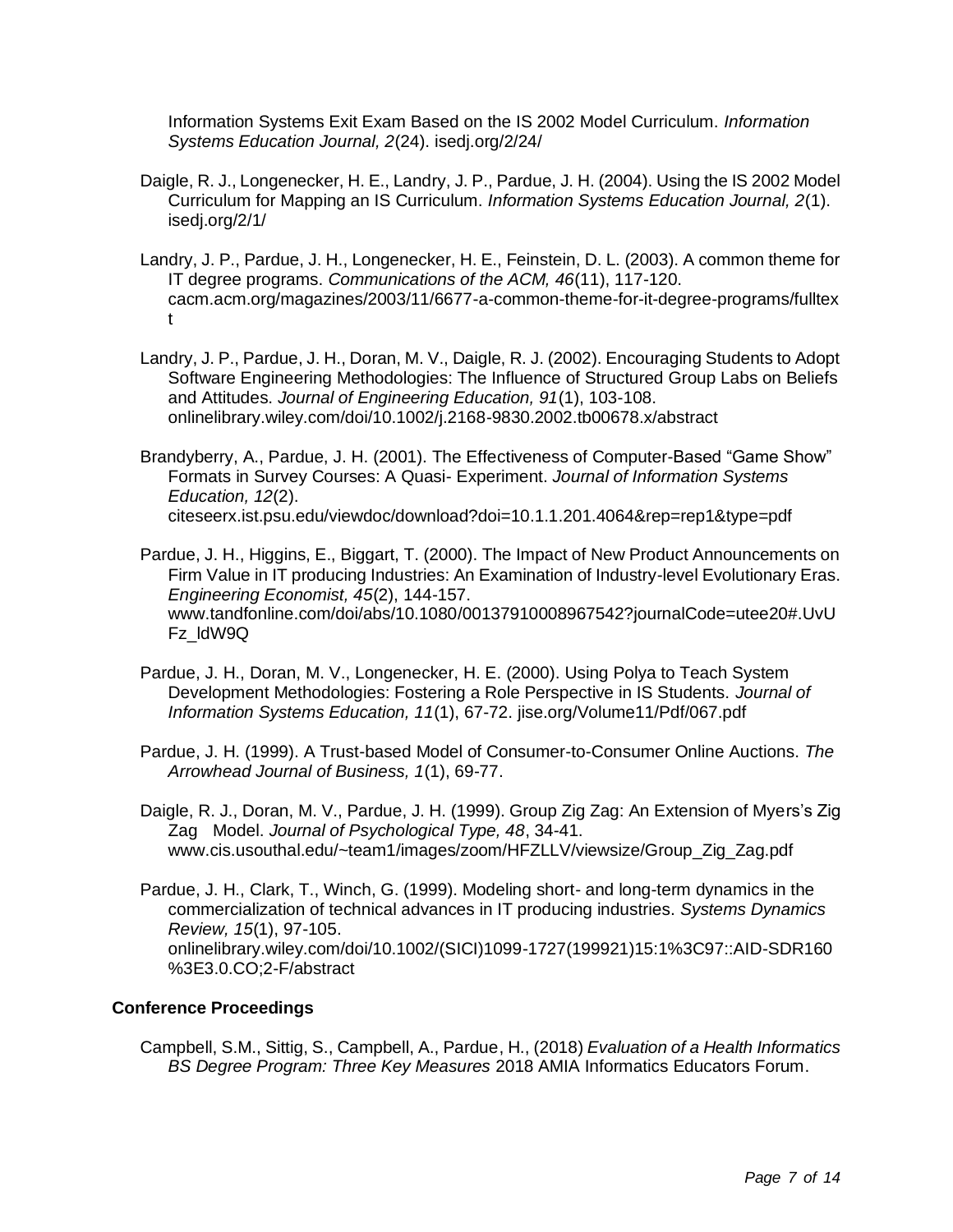- Landry, Jeffrey, Pardue, H., Daigle, R. (2017). *A Tribute to Bart Longenecker: An IS Education Maverick and Visionary* EDSIGCon.
- Seale, Katherine, McDonald, J., Glisson, W., Pardue, H., Jacobs, M. (2017). *MedDevRisk: Risk Analysis Methodology for Networked Medical Devices* 51st Hawaii International Conference on System Sciences (HICSS-51).
- Campbell, S. M., Pardue, J. H., Campbell, A. (2015). *Creating a Health Informatics Program: Is It Good For What Ails Us?* (vol. 22). Puerto Rico: Americas Conference on Information Systems. aisel.aisnet.org/amcis2015/ISEdu/GeneralPresentations/22/

Pardue, J. H., Purawat, S., Landry, J. P. (2014). *A Database-driven Model for Risk Assessment* (vol. 20). Association for Information Systems. http://aisel.aisnet.org/cgi/viewcontent.cgi?article=1611&context=amcis2014

- Campbell, D. J., Baxter, A., Ellis, D. N., Pardue, J. H. (2013). *The Choices Project: Piloting a Secondary Transition Planning Database*. Washington, DC: ERIC. http://files.eric.ed.gov/fulltext/ED543389.pdf
- Landry, J. P., Pardue, J. H., Daigle, R. J., Longenecker, H. E. (2013). *A Database Management Assessment Instrument* (2nd ed., vol. 11, pp. 63-76). Information Systems Education Journal. isedj.org/2013-11/N2/ISEDJv11n2p63.html
- Campbell, D. J., Baxter, A., Ellis, D. N., Pardue, J. H. (2013). The Choices Project: Piloting a Secondary Transition Planning Database. In McBride & M. Searson (Eds.), *Proceedings of Society for Information Technology & Teacher Education International Conference 2013* (pp. 4998-5002). Chesapeake, VA: AACE. http://www.editlib.org/p/48922
- Longenecker, H. E., Campbell, S. M., Landry, J. P., Pardue, J. H., Daigle, R. J. (2011). *A Health Informatics Curriculum Congruent with IS 2010 and IMIA Recommendations for an Undergraduate Degree*. Proceedings of ISECON 2011.
- Landry, J. P., Daigle, R. J., Pardue, J. H., Longenecker, H. E., Campbell, S. M. (2011). *Health Informatics as an ABET-CAC Accreditable IS Program*. Proceedings of ISECON 2011.
- Campbell, S. M., Pardue, J. H., Longenecker, H. E., Barnett, L., Landry, J. P. (2011). *Treating the Healthcare Workforce Crisis: A Prescription for a Health Informatics Curriculum*. Proceedings of ISECON 2011.
- Pardue, J. H., Patidar, P. (2011). *Threats to Healthcare Data: A Threat Tree For Risk Assessment* (1st ed., vol. 12, pp. 106-113). International Association for Computer Information Systems. iacis.org/iis/2011/106-113\_AL2011\_1632.pdf
- Landry, J. P., Pardue, J. H., Johnsten, T., Campbell, S. M., Patidar, P. (2011). *A Threat Tree for Health Information Security and Privacy* (pp. 468). Americas Conference for Information Systems AMCIS. aisel.aisnet.org/amcis2011\_submissions/468/
- Campbell, D. J., Ellis, D. N., Baxter, A., Pardue, J. H. (2011). *Improving Transition Outcomes for Students: the Choices Project*. Mobile, AL: OSEP Leadership Mega Conference.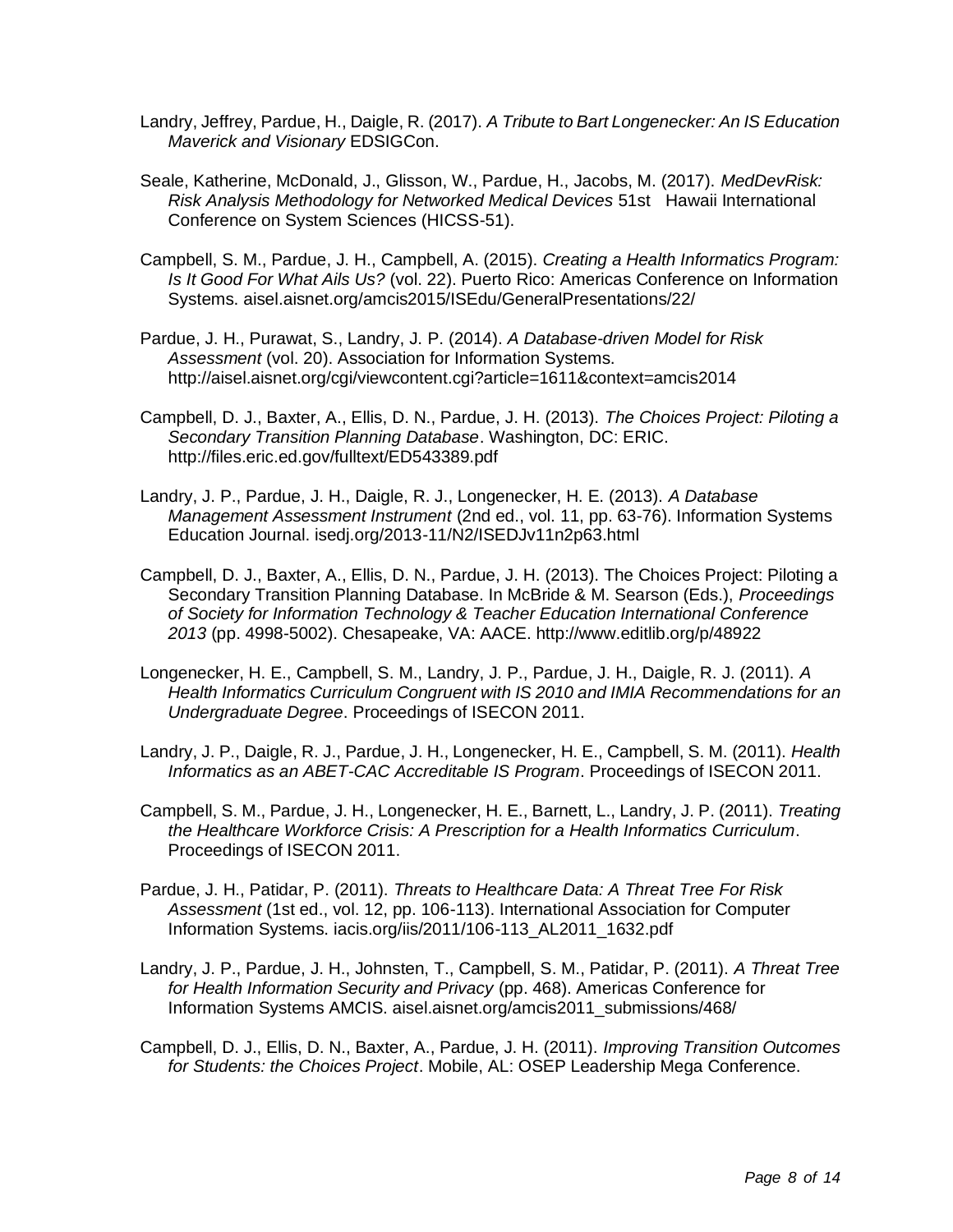- Pardue, J. H., Kyper, E., Singh, R. (2011). *Sensitvity Analysis of a MonteCarlo Risk Assessment Model for Voting System Threats*. South East Decision Sciences Institute.
- Pardue, J. H., Yasinsac, A. F., Landry, J. P. (2010). *Towards Internet voting security: A threat tree for risk assessment* (pp. 1-7). Montreal, QC: Risks and Security of Internet and Systems (CRiSIS).
- Ellis, D. N., Baxter, A., Campbell, D. J., Pardue, J. H., Zito, S. (2010). *Improving transition outcomes for students in special education*. Riga, Latvia: Division of International Special Education and Services of the Council for Exceptional Children.
- Pardue, J. H., Landry, J. P., Yasinsac, A. F. (2009). *A Risk Assessment Model for Voting Systems using Threat Trees and Monte Carlo Simulation* (pp. 55-60). Atlanta, Georgia: Re-Vote: First International Workshop on Requirements Engineering for e-Voting Systems. ieeexplore.ieee.org/xpl/articleDetails.jsp?arnumber=5460384
- Pardue, J. H., Landry, J. P. (2009). *Using Trust-TAM to Explain Software Component Adoption*. Americas Conference for Information Systems AMCIS. aisel.aisnet.org/amcis2009/177/
- Longenecker, H. E., Landry, J. P., Pardue, J. H., Henderson, D., Cupoli, P., McKell, L., Reichgeld, H., Wagner, T., Yarbrough, D. (2007). *Development Of The CDMIQ Exam for Program Assessment and Job Entry Certification of Data Management and Information Quality*. Cambridge, MA: Proceedings of the 12th International Conference on Information Quality (ICIQ). mitiq.mit.edu/iciq/pdf/development%20of%20the%20cdmiq%20exam.pdf
- McKell, L., Landry, J. P., Longenecker, H. E., Pardue, J. H. (2007). *Integrating Institutional and Individual Information Systems Assessment Through the Center for Computing Education Research*. Colorado: Americas Conference for Information Systems AMCIS.
- Presley, S., Longenecker, H. E., Pardue, J. H., Landry, J. P. (2005). *Suggested Characteristics of User Interfaces in Support of IS 2002 Curriculum Model Implementation and Program Accreditation* (vol. 22). Columbus, OH: Information Systems Educators Conference (ISECON).
- McKell, L., Reynolds, J., Longenecker, H. E., Landry, J. P., Pardue, J. H. (2005). *The Center for Computing Education Research (CCER): A Nexus for IS Institutional and Individual Assessment* (vol. 22). Columbus, OH: Information Systems Educators Conference (ISECON).
- Landry, J. P., Pardue, J. H., Longenecker, H. E., Reynolds, J., McKell, L., White, B. (2005). *Using the IS Model Curriculum and CCER Exit Assessment Tools for Course-Level Assessment* (vol. 22). Columbus, OH: Information Systems Educators Conference (ISECON).
- Landry, J. P., Pardue, J. H., Reynolds, J., Longenecker, H. E. (2005). *Breadth and Depth of Coverage in IS Areas for Curriculum Accreditation: A National Study*. Omaha, NE: Americas Conference for Information Systems AMCIS. aisel.aisnet.org/amcis2005/251/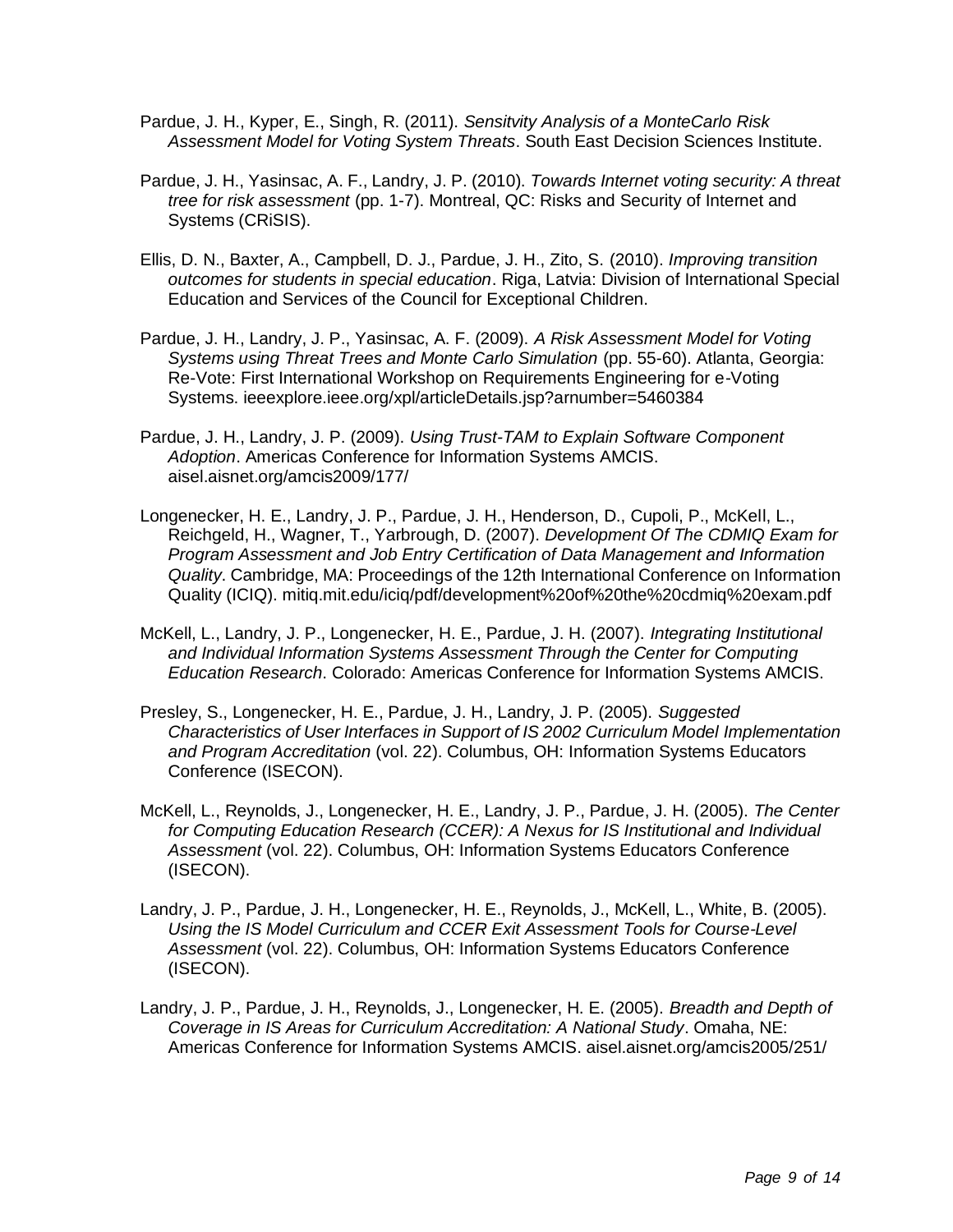- Landry, J. P., Pardue, J. H., Reynolds, J., Longenecker, H. E. (2004). *IS 2002 and Accreditation: Describing the IS Core Areas in Terms of the Model Curriculum*. Newport, RI: Information Systems Educators Conference (ISECON).
- McKell, L., Reynolds, J., Longenecker, H. E., Landry, J. P., Pardue, J. H. (2004). *Integrating Program Evaluation and a New Certification for Information Technology Professionals*. Salt Lake City, Utah: ACM Special Interest Group for Technology Education.
- Landry, J. P., Pardue, J. H., Daigle, R. J., Longenecker, H. E. (2004). *Using IS2002 to Assess the Impact of a Proposed Curriculum Change*. Americas Conference for Information Systems AMCIS.
- Pardue, J. H., Landry, J. P. (2003). *The Emergence of an IT Discipline: An Evolutionary Perspective*. San Diego, CA: Information Systems Educators Conference (ISECON).
- Daigle, R. J., Longenecker, H. E., Landry, J. P., Pardue, J. H. (2003). *Using the IS 2002 Model Curriculum for Mapping an IS Curriculum*. San Diego, CA: Information Systems Educators Conference (ISECON).
- Alvarez, C., Pardue, J. H. (2003). *A Reference Architecture Based on Web Components for Ubiquitous Information Systems*. Americas Conference for Information Systems AMCIS. aisel.aisnet.org/amcis2003/245/
- Pardue, J. H., Landry, J. P., Sharma, L. (2003). *Reuse Consumption: A Behavioral Model of Individual Reuse of Pre-build Software Components*. Americas Conference for Information Systems AMCIS. aisel.aisnet.org/amcis2003/224/
- Pardue, J. H., Landry, J. P., Kyper, E. (2003). *Shortcut Usage in Hierarchical Website Navigation: The Impact on Search Performance*. North East Decision Sciences Institute.
- Landry, J. P., Pardue, J. H., Longenecker, H. E. (2001). *Adoption and Usage of the IS'97 Model Curriculum: Results of a Faculty Survey*. Americas Conference for Information Systems AMCIS. aisel.aisnet.org/amcis2001/4/
- Pardue, J. H., Landry, J. P. (2001). *Evaluation of Alternative Interface Designs for E-Tail Shopping: An Empirical Study of Three Generalized Hierarchical Navigation Schemes*. Americas Conference for Information Systems AMCIS. aisel.aisnet.org/amcis2001/258/
- Pardue, J. H., Lamb, J. (2001). *A Business Model for Open Source Softare Development of Internet-Based Systems for National Statistics*.
- Pardue, J. H. (2000). *Open Source Software Development: A Business Model*. Decision Sciences Institute Conference.
- Pardue, J. H., Landry, J. P., Chatterjee, D. (1997). *An Approach to Measuring Extent of Organizational Use of Web Functionalities: A Content Analysis of HTML Tags*. Americas Conference for Information Systems AMCIS.
- Pardue, J. H., Landry, J. P., Doran, M. V., Daigle, R. J. (1997). *The Influence of Group Labs on Student Adoption of Software Methodologies: An Empirical Test*. Americas Conference for Information Systems AMCIS.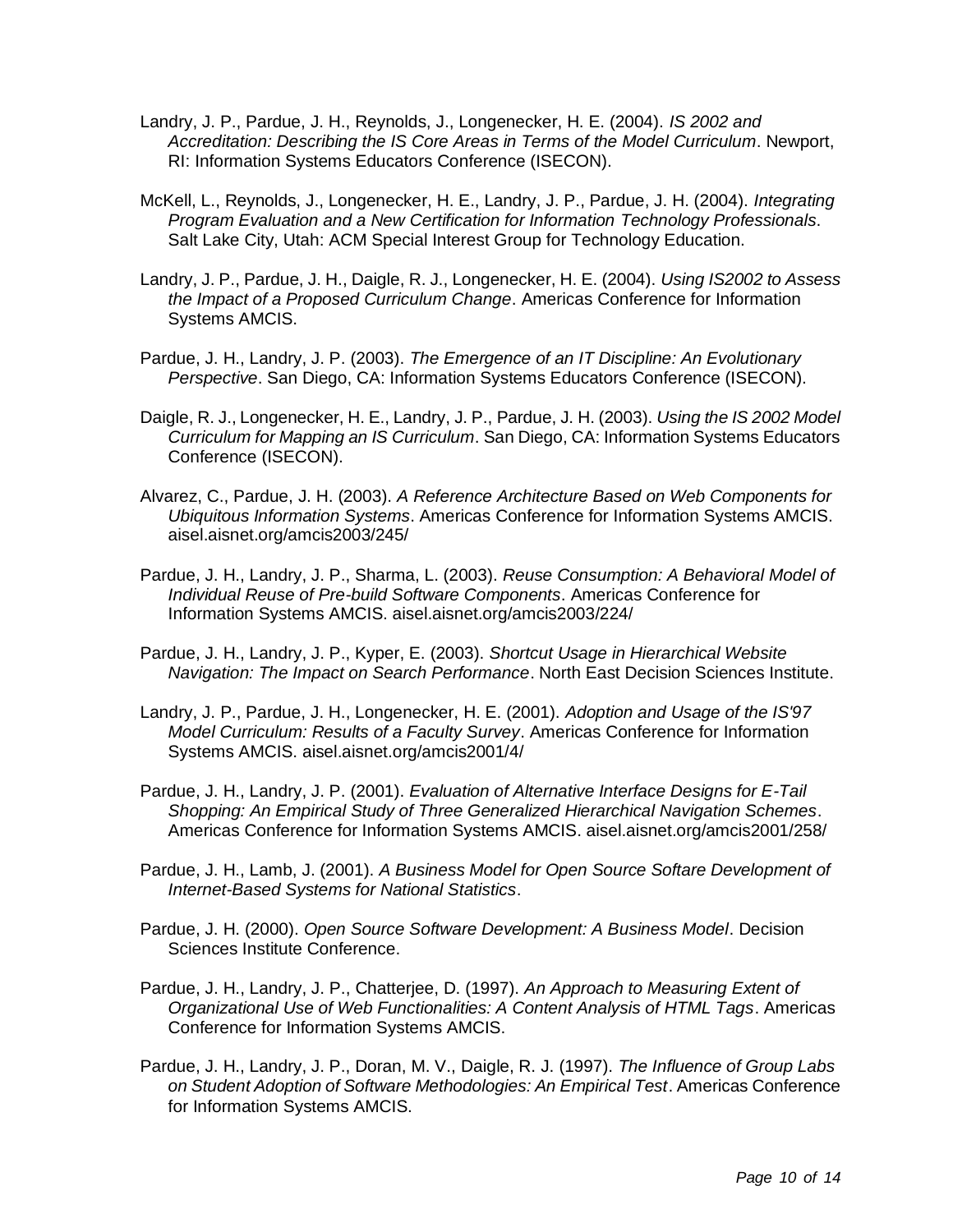Daigle, R. J., Doran, M. V., Pardue, J. H. (1996). *Integrating collaborative problem solving throughout the curriculum* (1st ed., vol. 28, pp. 237-241). SIGCSE technical symposium on Computer science education. dl.acm.org/citation.cfm?id=236452.236547

#### **Other**

Harlan, T., Buckner, E., Campbell, S. M., Pardue, J. H., Glisson, W. B., Campbell, A. (2014). *Applying CMS Data to Examine Approaches to Preventing Heart Failure Readmission*. Mobile, AL: Southern Excellence in Nursing Consortium.

Campbell, D. J., Baxter, A., Ellis, D. N., Pardue, J. H. (2013). *IES Final Performance Report*.

Campbell, D. J., Baxter, A., Ellis, D. N., Pardue, J. H. (2013). *CHOICES Parent Manual* (pp. 24).

Yasinsac, A. F., Sweeney, R. B., Pardue, J. H., Landry, J. P., Benham, L. Z., Benham, R. M., Epstein, J. J., Lux, P., Sebes, J., Sancho, I. (2010). *Elections Operations Assessment*. U.S. Election Assistance Commission. http://www.hp.isc.usouthal.edu/EAC/EOA\_Threat\_Trees\_and\_Matrices\_and\_TIRA\_EAC Boards Review Draft Rev 1.pdf

#### **Presentations Given**

- Landry, J. P., McKinney, D. M. A. (Author & Presenter), Pardue, J. H., USA Conference on Teaching and Learning, "Team-Based Learning in the School of Computing: A Progress Report," USA, Spring Hill College, Univ of Mobile, Bishop State Comm College, USA, Mobile, AL. (May 11, 2015).
- Cerkovnik, J. (Author & Presenter), McDonald, J. T. (Author), Yampolskiy, M. (Author), Pardue, J. H. (Author), Jacobs, M. (Author), Annual Computer Security Applications Conference (ACSAC 2014), "Assessing Vulnerabilities and Risk in Networked Medical Devices," New Orleans, LA. (December 11, 2014).
- Harlan, T. (Presenter), Buckner, E. (Presenter), Campbell, M. (Presenter), Parude, H. (Author), Glisson, B. (Author), Campbell, A. (Author), Roach, D. (Author), 3rd Annual Regional Southern Excellence in Nursing Consortium., "Applying CMS Data to Examine Approaches to Preventing Heart Failure Readmission.," University of South Alabama, University of South Alabama. (October 2014).
- Pardue, J. H., Innovation in Learning (ILC), "Increasing Interaction with Online Content," University of South Alabama, Student Center. (October 9, 2014).
- Campbell, D. J., Baxter, A., Pardue, J. H., Ellis, D. N., 17th International Division on Career Development and Transition Conference, "Project CHOICES: A Transition Planning Database for Students, Parents and Teachers," Division on Career Development and Transition Conference, Williamsburg, VA. (November 2013).
- Campbell, D. J., Baxter, A., Ellis, D. N., Pardue, J. H., IES Principal Investigators Meeting, "Project CHOICES: Writing Software to Create a Transition Planning Database for Students, Parents and Teachers," IES, Washington, DC. (March 2013).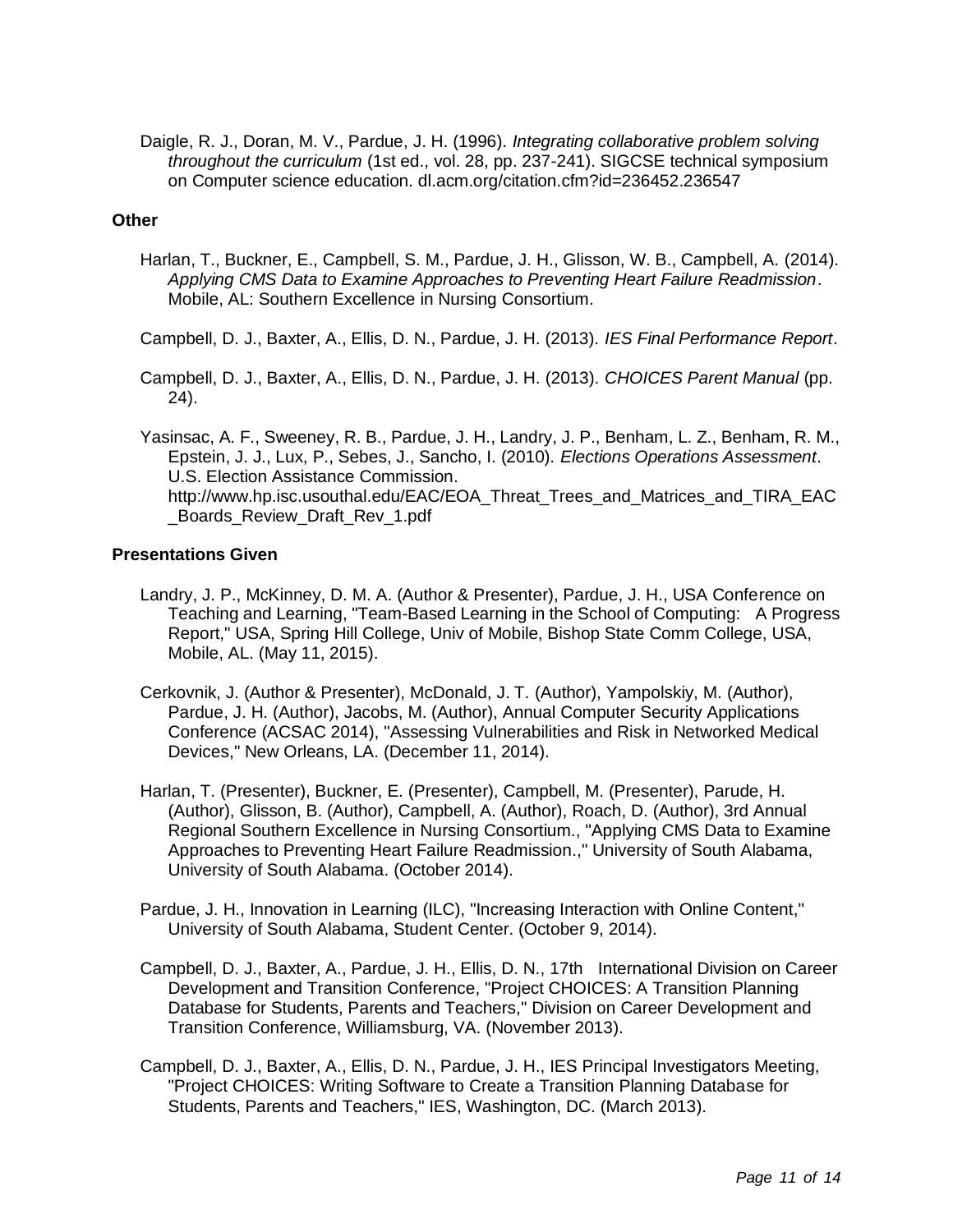- Pardue, J. H. (Author), Yasinsac, A. F. (Author), 2010 Conference on Information Systems Applied Research, "Voting System Risk Assessment Using Threat Trees." (October 28, 2010).
- Campbell, D. J., Baxter, A., Ellis, D. N., Pardue, J. H., Fifth Annual IES Research Conference and Poster Exhibition, "Transition Outcomes for Special Education Secondary Students: Choices Project," Institute of Education Sciences, National Harbor, Maryland. (June 2010).

#### **Invited Presentations**

New Techniques and Technologies for the Exchange of Technology and Know-how Conference (Crete, June 2001). Eurostat, the statistical office of the European Communities, hosts this annual international conference. Talk and paper dealt with organizational and technology issues associated with Open Source as a software development methodology. The paper was published in the proceedings and the presentation was web cast live.

### **Contracts, Grants and Sponsored Research**

#### **Contract**

Pardue, J. H. (Co-Principal), Yasinsac, A. F. (Principal), Landry, J. P. (Co-Principal), Sweeney, R. B. (Co-Principal), "Voting System Risk Assessment," Sponsored by Elections Assistance Commission, Federal, \$1,000,000.00. (2008 - 2010).

#### **Grant**

Pardue, J. H. (Supporting), Campbell, S. M. (Supporting), "Health Information Technology Extension Program: Regional Centers Cooperative Agreement Program," Sponsored by EP-HIT-09-003 American Recovery and Reinvestment Act of 2009, Federal, \$1,286,542.00. (2010 - 2014).

Pardue, J. H. (Co-Principal), "CHOICES: transition planning and tracking system," Sponsored by National Center for Special Education Research, Federal, \$1,300,000.00.

Pardue, J. H. (Co-Principal), Harlon, T. (Principal), "Web-based Master of Science in Nursing with Healthcare Informatics Specialty," Sponsored by HRSA-10-065, Federal, \$837,556.00.

Pardue, J. H. (Co-Principal), "Transition planning and tracking system," Sponsored by Alabama Council for Developmental Disabilities (ACDD), State, \$75,000.00. (2008).

### **Teaching Experience**

#### **University of South Alabama (2000-present)**

- CIS 100 Introduction to Computing
- CIS 115 Beginning Programming
- CIS 140 Introduction to Computer Science
- CIS 250 Microcomputer Business Applications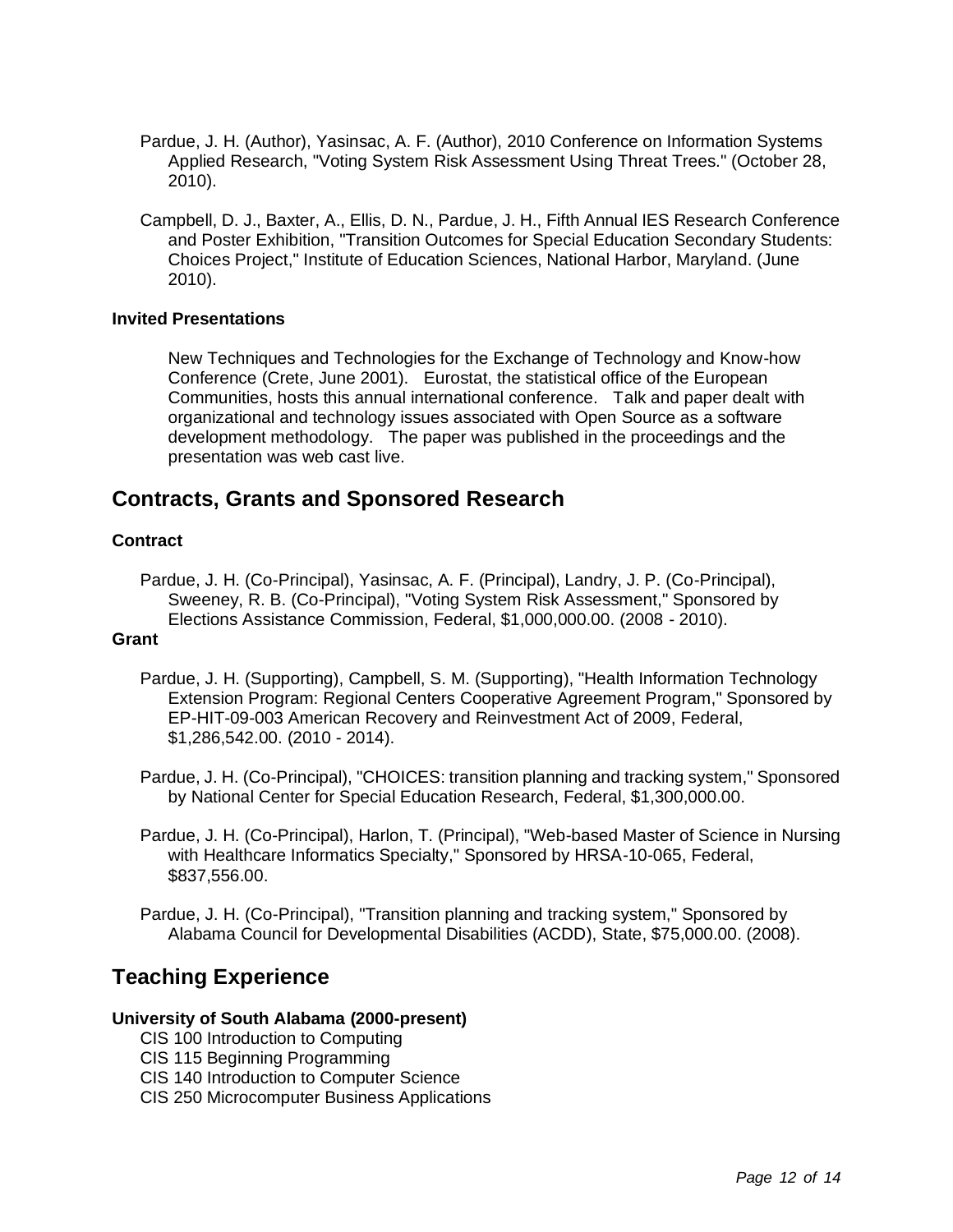CIS 324 Database Design-Dev-Mgt CIS 494 Directed Study CIS 507 Database Programming CIS 518 Research Methods CIS 594 Directed Studies CIS 595 CIS Research Development CIS 597 CIS Graduate Seminar CIS 694 Directed Study ISC 245 Info Systems in Organizations ISC 361 Database for Info Systems ISC 450 Health Sys Analysis and Design ISC 545 Management Information Systems ISC 550 Health Sys Analysis and Design ISC 551 Human-Computer Interface Design ISC 559 IS App Design-Implementation ISC 561 IS Database Management ISC 563 Database Administration ISC 595 IS Project Proposal Develop ISC 598 Information Systems Project ITE 482 Ecommerce Systems

#### **University of Minnesota Duluth (1996-2000)**

FMIS 1201 Introduction to Business Information Systems FMIS 3211 Management Information Systems FMIS 3222 Structured Systems Analysis FMIS 3223 Structured Systems Design FMIS 3228 Electronic Commerce ART 4972 Interdisciplinary Interface Design FMIS 5981 Advanced Application Development

#### **Florida State University (1994-1996)**

QMB 3200 Quantitative Methods for Business Decisions MAN 3010 Concepts of Operations Management GCS 3403 COBOL Programming for Business ISM 4212 Database Management

### **Reviewer**

Americas Conference on Information Systems Association for Information Systems Australasian Conference on Information Systems Conference on Information Systems Applied Research Computers & Security Journal Decision Sciences Institute Hawaii International Conference on System Sciences Information Systems Education Conference